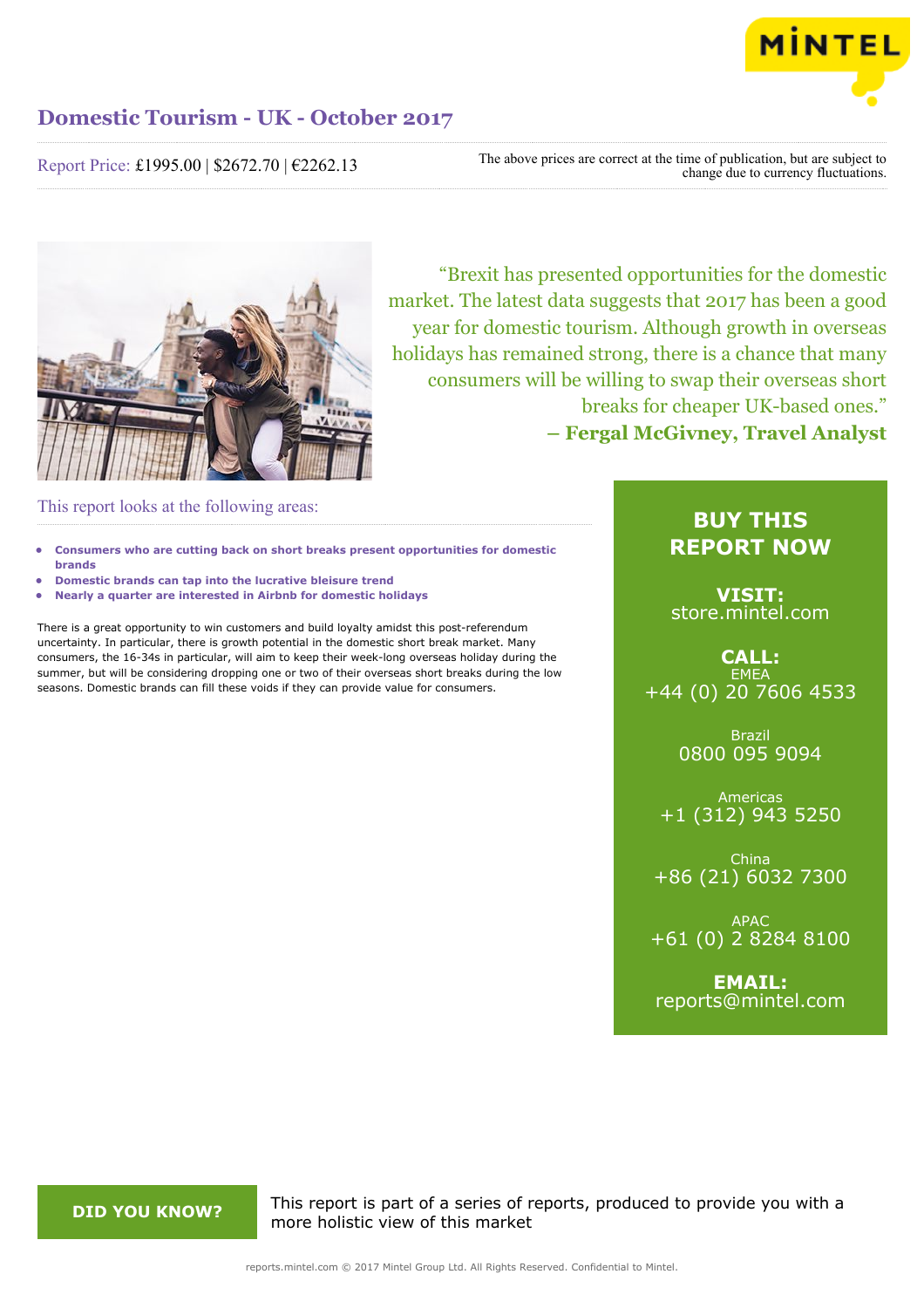

Report Price: £1995.00 | \$2672.70 | €2262.13

The above prices are correct at the time of publication, but are subject to change due to currency fluctuations.

### **Table of Contents**

#### **Overview**

What you need to know

## Scope of this Report

**Executive Summary**

### The market

#### Positive outlook going forward despite a slow 2016

Figure 1: Domestic holidays volume forecast, 2012-22

Figure 2: Domestic holidays value forecast, 2012-22

#### A weak Pound did not dampen people's appetite for holidays overseas Figure 3: Attitudes towards domestic holidays versus overseas holidays, August 2017

#### The consumer

#### Half the population have been on holiday in the UK over the past year Figure 4: Domestic holiday taking, July 2016 and August 2017

A boost for short breaks over the August Bank Holiday weekend

Figure 5: Length of last domestic holiday, July 2016 and August 2017

Holiday product offerings – Which types are most popular?

Figure 6: Type of last domestic holiday, August 2017

Figure 7: Mode of transport for domestic holiday, August 2017

Over half of UK consumers are planning a domestic break

Figure 8: Future plans for domestic holidays, August 2017

#### Communicating the beauty of the countryside through mobile

Figure 9: Attitudes towards domestic holidays I, August 2017

#### Value is an issue, but consumers see the UK as an exciting holiday Figure 10: Attitudes towards domestic holidays II, August 2017

#### Home or away? How would consumers spend £1,000 holiday money?

Figure 11: Spending on domestic holidays vs spending abroad, August 2017

#### What we think

#### **Issues and Insights**

Consumers who are cutting back on short breaks present opportunities for domestic brands

The facts

The implications

Domestic brands can tap into the lucrative bleisure trend

The facts

The implications

Nearly a quarter are interested in Airbnb for domestic holidays

The facts

# BUY THIS REPORT NOW

**VISIT:** [store.mintel.com](http://reports.mintel.com//display/store/793849/) **CALL:** EMEA +44 (0) 20 7606 4533 Brazil 0800 095 9094 Americas +1 (312) 943 5250 | China +86 (21) 6032 7300 APAC +61 (0) 2 8284 8100 **EMAIL:** [reports@mintel.com](mailto:reports@mintel.com)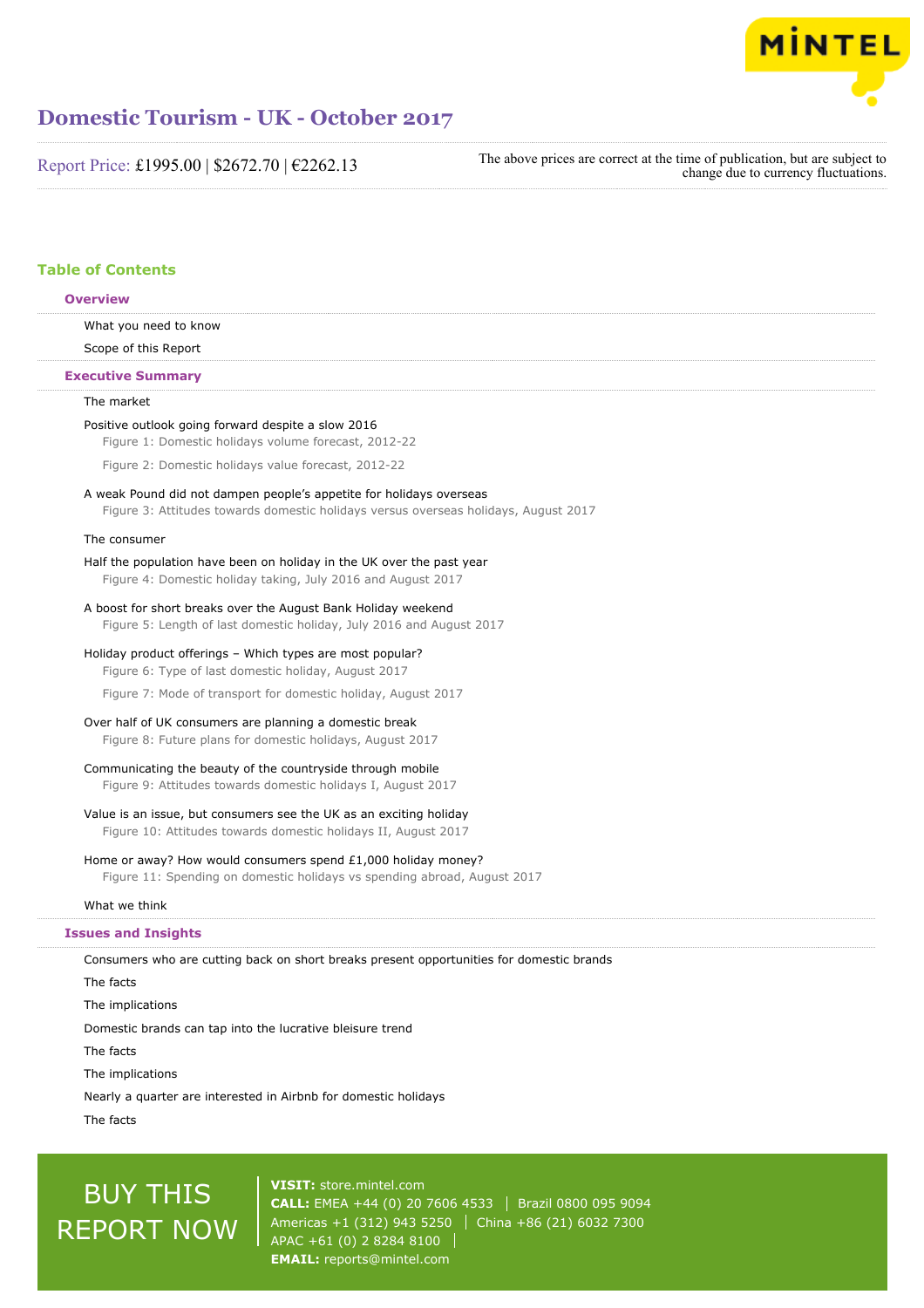

Report Price: £1995.00 | \$2672.70 | €2262.13

The above prices are correct at the time of publication, but are subject to change due to currency fluctuations.

The implications The staycation boom has had long-term positives for domestic market However, there was a market contraction in 2016… …mainly due to dips in Scotland and Wales… …but England fared slightly better A good year for 2017 so far Nearly half of domestic holidaymakers will holiday in the UK instead of going abroad in 2018 International tourists to encourage British 16-34s to holiday at home 2017 is the Year of Literary Heroes Positive outlook for domestic tourism going forward despite a slow 2016 A weak Pound did not dampen people's appetite for holidays overseas Figure 12: Attitudes towards domestic holidays versus overseas holidays, August 2017 Outlook for domestic tourism in 2017 Figure 13: Domestic tourism volume, value and average spend in Great Britain, 2012-22 Figure 14: Domestic holidays volume forecast, 2012-22 Figure 15: Domestic holidays value forecast, 2012-22 Forecast methodology Visits to GB attractions trended upwards in 2016 English attractions dominate the top 20 most visited attractions in the UK Figure 16: Visits made to visitor attractions in membership with AVLA, 2015 **The Market – What You Need to Know Market Size and Forecast Segment Performance**

#### Proportion of UK consumers vising attractions increases

Figure 17: Types of attractions visited, September 2015 and October 2016

#### Who visits attractions? The young and wealthy have biggest appetite

Figure 18: Visiting tourist attractions, by age, October 2016

Figure 19: aVisiting tourist attractions, by socio-economic group, October 2016

#### The long-term shift towards short breaks

#### **Market Drivers**

#### Consumers' disposable income hurt by rising inflation

Figure 20: UK average weekly earnings (excluding bonuses)\* vs CPI inflation, percentage change year on year, June 2012-June 2017

#### Competition for domestic tourism

Figure 21: Domestic and overseas holiday volumes, 2008-16

Figure 22: Top 10 countries visited by UK residents, by all modes of transport, 2015 vs 2016

Figure 23: Post Office Holiday Cost Barometer, cost of 8 common holiday items\* in selected destinations, 2017

#### UK weather trends; potential for extreme weather over the coming years

#### **Launch Activity and Innovation**

# BUY THIS REPORT NOW

**VISIT:** [store.mintel.com](http://reports.mintel.com//display/store/793849/) **CALL:** EMEA +44 (0) 20 7606 4533 Brazil 0800 095 9094 Americas +1 (312) 943 5250 | China +86 (21) 6032 7300 APAC +61 (0) 2 8284 8100 **EMAIL:** [reports@mintel.com](mailto:reports@mintel.com)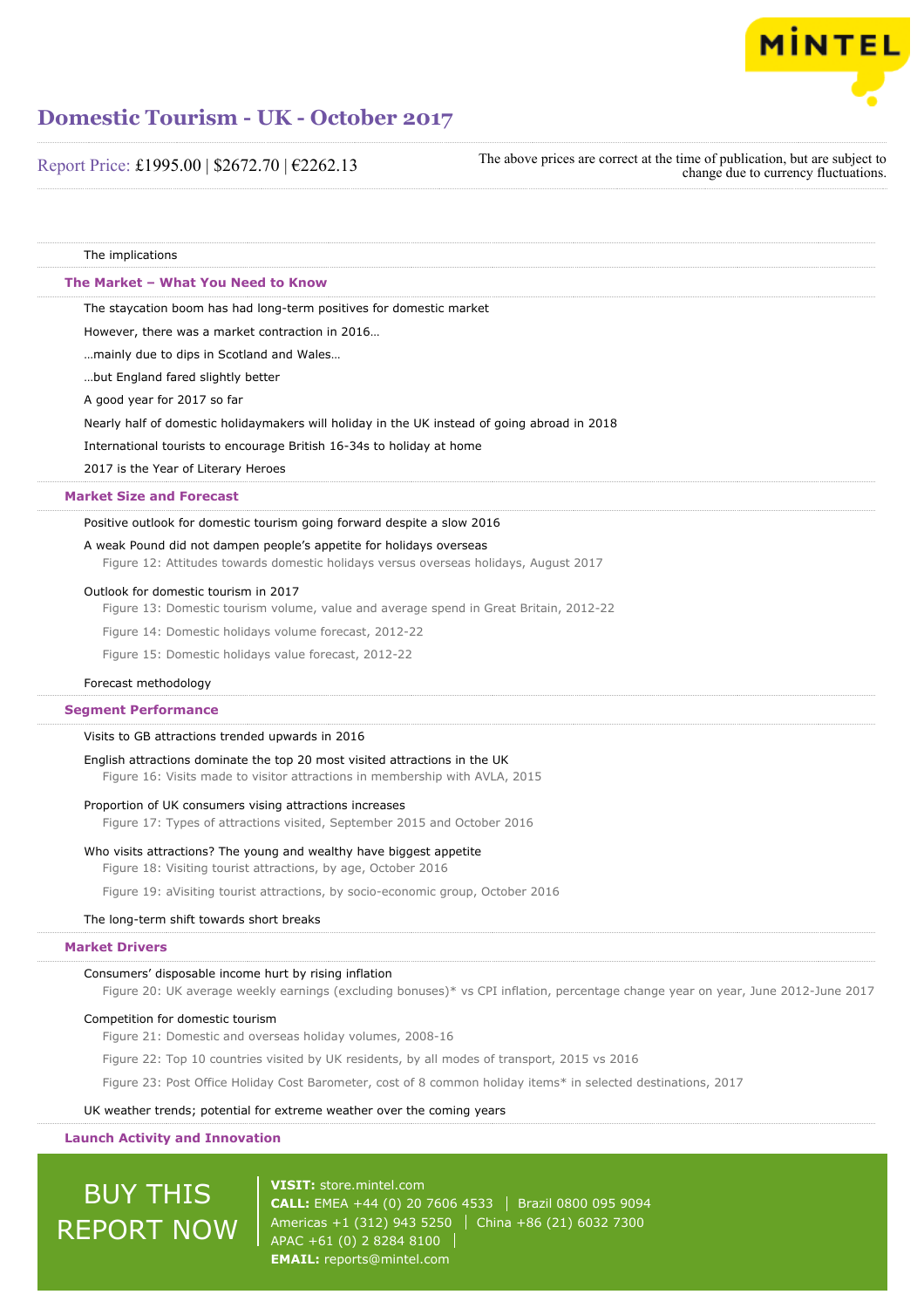

### Report Price: £1995.00 | \$2672.70 | €2262.13

The above prices are correct at the time of publication, but are subject to change due to currency fluctuations.

£40 million Discover England fund approaching its third year New app from Heritage Cities Group leverages the latest in augmented reality

International tourists to encourage British 16-34s to holiday at home

Figure 24: Love Great Britain campaign on Instagram, September 2017

Salon and spa venues now bookable on Maps and Search in the US

A boost for the North West as Hull wins UK City of Culture 2017

Edinburgh Arts Festival celebrates its 70th year

2017 is the Year of Literary Heroes

Figure 25: VisitEngland's Year of Literary Heroes campaign, September 2017

#### **The Consumer – What You Need to Know**

Half the population have been on holiday in the UK over the past year

Short and long breaks equally popular

City breaks are the most popular type of holiday

Two thirds of consumers travel by car

Over half of UK consumers are planning a domestic break

Consumers say they do not see enough of the British countryside

Value for money when holidaying in the UK can be an issue

Home or away: How would consumers spend £1,000 holiday money?

#### **Domestic Holiday Taking**

Half the population have been on holiday in the UK over the past year Figure 26: Domestic holiday taking, July 2016 and August 2017

#### Helping younger generations find value in the domestic travel market

Figure 27: Amount spent on most expensive holiday in the last 12 months, by age, November 2016

Figure 28: Domestic holiday taking, by age, August 2017

Figure 29: Skyscanner's estimated lowest prices calendar for October 2017

#### **Length of Domestic Holidays**

A boost for short breaks over the August Bank Holiday weekend Figure 30: Length of last domestic holiday, July 2016 and August 2017

#### Overseas holiday habits have changed…

#### …but what does this mean for domestic holidays?

Figure 31: Attitudes towards domestic holidays, August 2017

#### **Domestic Holiday Type**

### Holiday product offerings – which types are most popular?

Figure 32: Type of last domestic holiday, August 2017

### Which type of consumers favour these different holiday products?

Figure 33: Type of last domestic holiday, by age, August 2017

#### City breaks tend to be short breaks of one to three nights

Figure 34: Type of last domestic holiday, by holiday length, August 2017

# **BUY THIS** REPORT NOW

**VISIT:** [store.mintel.com](http://reports.mintel.com//display/store/793849/) **CALL:** EMEA +44 (0) 20 7606 4533 Brazil 0800 095 9094 Americas +1 (312) 943 5250 China +86 (21) 6032 7300 APAC +61 (0) 2 8284 8100 **EMAIL:** [reports@mintel.com](mailto:reports@mintel.com)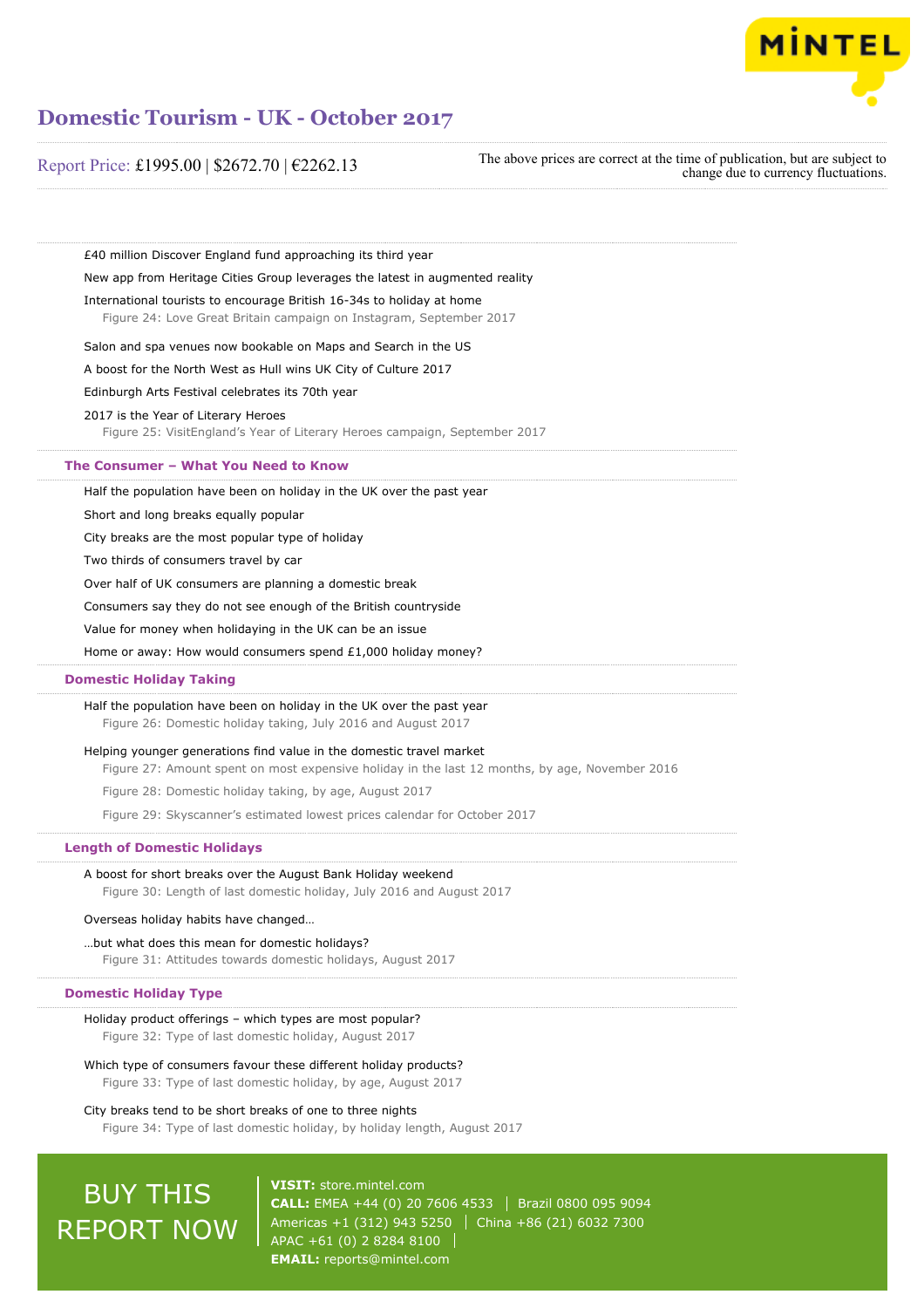

### Report Price: £1995.00 | \$2672.70 | €2262.13

The above prices are correct at the time of publication, but are subject to change due to currency fluctuations.

| Figure 35: Attitudes towards short breaks, by age, May 2017                                                                  | Millennials may be cutting back on overseas short breaks; this spells an opportunity for domestic brands |
|------------------------------------------------------------------------------------------------------------------------------|----------------------------------------------------------------------------------------------------------|
| Figure 36: Domestic holiday type, living location, August 2017                                                               |                                                                                                          |
| Rural/city escapes for urban dwellers                                                                                        | Figure 37: Attitudes towards combining city/rural breaks in one trip, August 2017                        |
| The UK natural wonders can be a cheaper alternative to Iceland                                                               | Figure 38: Number of visits to Iceland by UK residents, by age, 2016                                     |
| Potential boost for the camping and caravanning market on the horizon                                                        |                                                                                                          |
| Domestic holidays for families                                                                                               |                                                                                                          |
| Tapping into nostalgia when targeting Millennial parents                                                                     |                                                                                                          |
| <b>Mode of Transport</b>                                                                                                     |                                                                                                          |
| Two thirds of consumers travel by car<br>Figure 39: Mode of transport for domestic holiday, August 2017                      |                                                                                                          |
| Figure 40: Licence holders in the UK, by age, March 2015                                                                     |                                                                                                          |
| Sizeable single-parent market for domestic tourism brands to target                                                          |                                                                                                          |
| Domestic flyers; domestic brands can tap into the bleisure trend                                                             |                                                                                                          |
| Modest growth forecast for domestic travel<br>Figure 41: Passenger numbers uplifted at UK airports, 2012-22                  |                                                                                                          |
| Rail remains an expensive option for domestic holidaymakers<br>Figure 42: Attitudes towards domestic holidays I, August 2017 |                                                                                                          |
| Figure 43: UK rail fares index, 2004-16                                                                                      |                                                                                                          |
| Figure 44: UK rail fares index, 2004-16                                                                                      |                                                                                                          |
| <b>Future Plans for Domestic Holidays</b>                                                                                    |                                                                                                          |
| Over half of UK consumers are planning a domestic break<br>Figure 45: Future plans for domestic holidays, August 2017        |                                                                                                          |
| Domestic breaks boosted by demand from the 25-34s?                                                                           |                                                                                                          |
|                                                                                                                              | Figure 46: Future plans for domestic holidays, by age, August 2017                                       |
| Regions and domestic holiday taking<br>Figure 47: Future plans for domestic holidays, August 2017                            |                                                                                                          |
| Regional breakdown of socio-demographics                                                                                     |                                                                                                          |
| Figure 48: Socio-demographic breakdown of the UK, August 2017                                                                |                                                                                                          |
| <b>Attitudes towards Domestic Holidays I</b>                                                                                 |                                                                                                          |
| Communicating the beauty of the countryside through mobile<br>Figure 49: Attitudes towards domestic holidays I, August 2017  |                                                                                                          |
| Nearly a quarter are interested in Airbnb for domestic holidays                                                              |                                                                                                          |
| <b>Attitudes towards Domestic Holidays II</b>                                                                                |                                                                                                          |
| Value for money when holidaying in the UK can be an issue                                                                    |                                                                                                          |
| but consumers see the UK as an exciting holiday                                                                              |                                                                                                          |
|                                                                                                                              |                                                                                                          |
| <b>BUY THIS</b>                                                                                                              | <b>VISIT: store.mintel.com</b>                                                                           |
|                                                                                                                              | CALL: EMEA +44 (0) 20 7606 4533<br>Brazil 0800 095 9094                                                  |
| <b>REPORT NOW</b>                                                                                                            | Americas +1 (312) 943 5250<br>China +86 (21) 6032 7300                                                   |

 $\sqrt{$  APAC +61 (0) 2 8284 8100  $\sqrt{}$ **EMAIL:** [reports@mintel.com](mailto:reports@mintel.com)